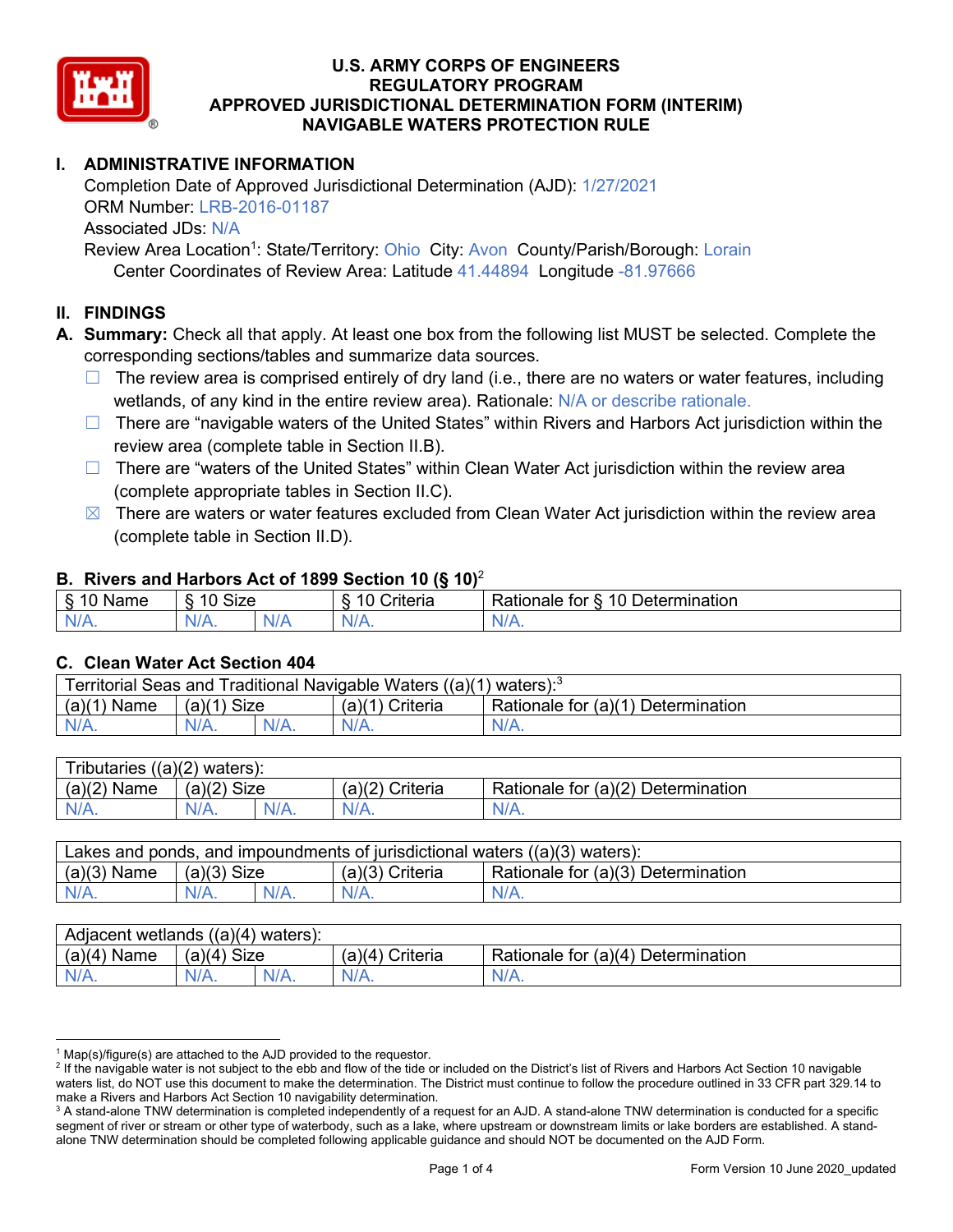

# **D. Excluded Waters or Features**

| Excluded waters $((b)(1) - (b)(12))$ : <sup>4</sup>                                              |                                           |                  |                                                                                                     |                                                                                                                                                                                                                                                                                                                                                                                                                                                                                                                                                                                                                                                                                                                                                                                                                                                                                                                                                                                                                                                                                                                                                                                            |  |  |  |
|--------------------------------------------------------------------------------------------------|-------------------------------------------|------------------|-----------------------------------------------------------------------------------------------------|--------------------------------------------------------------------------------------------------------------------------------------------------------------------------------------------------------------------------------------------------------------------------------------------------------------------------------------------------------------------------------------------------------------------------------------------------------------------------------------------------------------------------------------------------------------------------------------------------------------------------------------------------------------------------------------------------------------------------------------------------------------------------------------------------------------------------------------------------------------------------------------------------------------------------------------------------------------------------------------------------------------------------------------------------------------------------------------------------------------------------------------------------------------------------------------------|--|--|--|
| Exclusion                                                                                        | <b>Exclusion Size</b>                     |                  | Exclusion <sup>5</sup>                                                                              | <b>Rationale for Exclusion Determination</b>                                                                                                                                                                                                                                                                                                                                                                                                                                                                                                                                                                                                                                                                                                                                                                                                                                                                                                                                                                                                                                                                                                                                               |  |  |  |
| Name                                                                                             |                                           |                  |                                                                                                     |                                                                                                                                                                                                                                                                                                                                                                                                                                                                                                                                                                                                                                                                                                                                                                                                                                                                                                                                                                                                                                                                                                                                                                                            |  |  |  |
| <b>Wetland A</b><br><b>Wetland B</b><br><b>Wetland C</b><br><b>Wetland D</b><br><b>Wetland E</b> | 0.054<br>0.077<br>0.303<br>0.078<br>0.486 | $\text{acre}(s)$ | $(b)(1)$ Non-<br>adjacent wetland.                                                                  | Wetlands A, B, C, D and E meet the definition of<br>wetland. On-site observations indicate that<br>these wetlands are non-adjacent (b)(1) waters.<br>These wetlands do not meet any of the four<br>criteria that would make an (a)(4) adjacent water<br>subject to jurisdiction under Section 404 of the<br>Clean Water Act. The perimeter of each wetland<br>was walked during the site visits conducted on<br>7/29/2020 and 10/27/2020. The nearest (a)(1-3)<br>water is Heider Ditch located approximately<br>0.21-miles to the west of the delineation area.<br>No defined channels/tributaries/ditches were<br>observed flowing from these wetlands to an<br>(a)(1-3) water. None of the wetlands directly<br>abut an (a)(1-3) water. Based on observations<br>the nearest $(a)(1-3)$ waters would not inundate<br>any of the wetlands identified in the delineation<br>area at least once during a typical year. There<br>are no natural or artificial berms located between<br>wetlands and an $(a)(1-3)$ water in the delineation<br>area. Based upon observations made during the<br>two on-site visits, it has been determined that<br>Wetlands A, B, C, D and E are (b)(1) Non- |  |  |  |
| Stream 1                                                                                         | 253                                       | linear<br>feet   | $(b)(3)$ Ephemeral<br>feature, including<br>an ephemeral<br>stream, swale,<br>gully, rill, or pool. | adjacent wetland.<br>Stream 1 originates on the west side of the<br>delineation area and appears to flow south into a<br>four-inch field tile. The stream is about one to<br>two feet wide. Stream 1 has a defined bed and<br>bank, an ordinary high-water mark and sediment<br>sorting. A review of USGS topographic mapping<br>does not depict a stream channel where Stream<br>1 was identified in the delineation area. Pictures<br>submitted with the wetland delineation report<br>(9/20/2019) show no water in the stream<br>channel. Water was not observed flowing in the<br>stream channel on either of the on-site visit<br>dates (7/29/2020 and 10/27/2020). A review of<br>weather.com for July 2020 and October 2020<br>shows that 0.67-inches of rain fell on 07/27/2020<br>and 0.61-inches of rain fell on 10/19/2020. A<br>review of aerial imagery from the Lorain County,                                                                                                                                                                                                                                                                                               |  |  |  |

<sup>4</sup> Some excluded waters, such as (b)(2) and (b)(4), may not be specifically identified on the AJD form unless a requestor specifically asks a Corps district to do so. Corps districts may, in case-by-case instances, choose to identify some or all of these waters within the review area.  $5$  Because of the broad nature of the (b)(1) exclusion and in an effort to collect data on specific types of waters that would be covered by the (b)(1)

exclusion, four sub-categories of (b)(1) exclusions were administratively created for the purposes of the AJD Form. These four sub-categories are not new exclusions, but are simply administrative distinctions and remain (b)(1) exclusions as defined by the NWPR.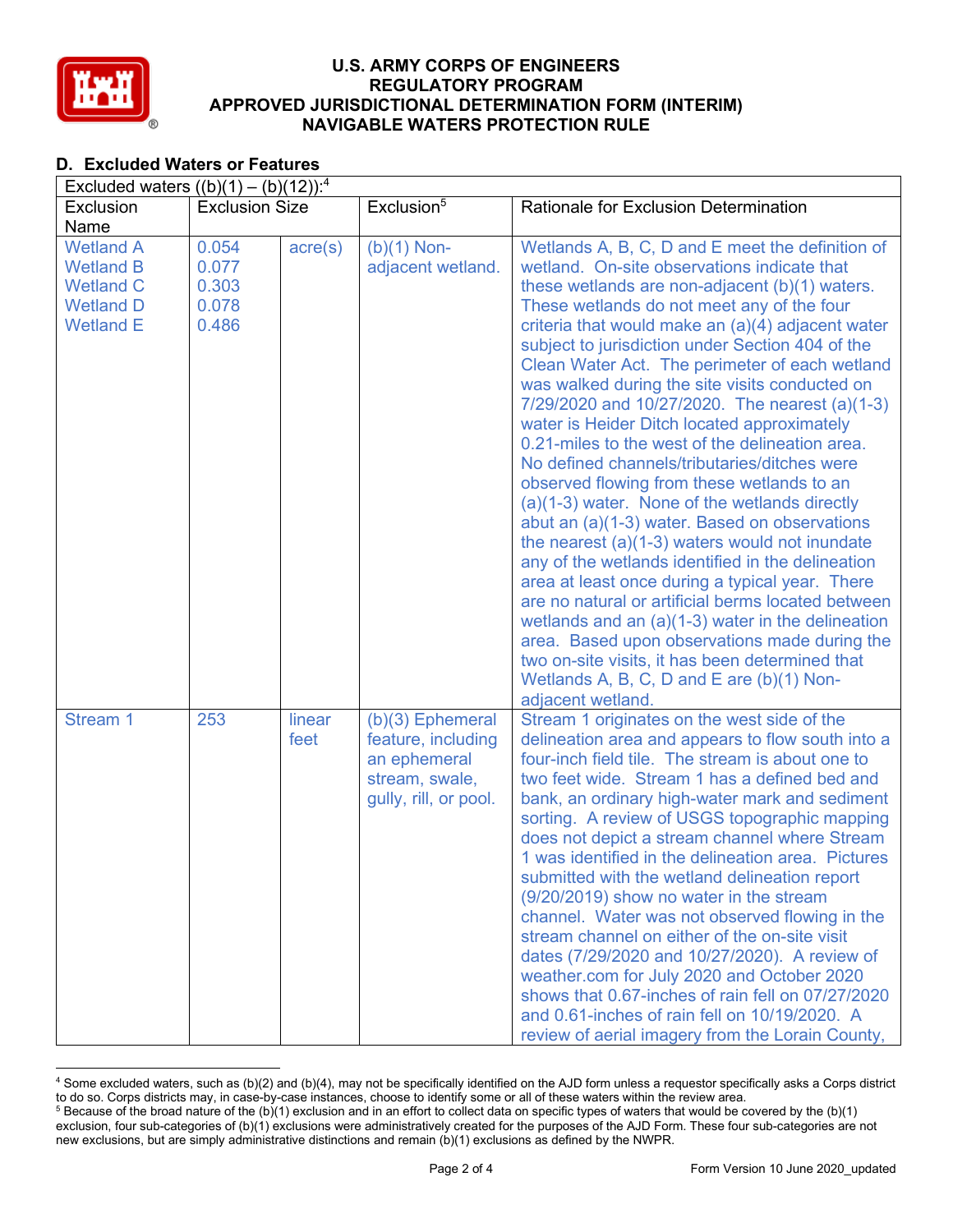

| Excluded waters $((b)(1) - (b)(12))$ : <sup>4</sup> |                       |                        |                                                                                                                                                                                                                                                                                                                                                                                                                                                                                                                                                                                                                                                                                                                                                                                                                                                                                                                                                                                                                                                                                                             |  |  |  |
|-----------------------------------------------------|-----------------------|------------------------|-------------------------------------------------------------------------------------------------------------------------------------------------------------------------------------------------------------------------------------------------------------------------------------------------------------------------------------------------------------------------------------------------------------------------------------------------------------------------------------------------------------------------------------------------------------------------------------------------------------------------------------------------------------------------------------------------------------------------------------------------------------------------------------------------------------------------------------------------------------------------------------------------------------------------------------------------------------------------------------------------------------------------------------------------------------------------------------------------------------|--|--|--|
| Exclusion                                           | <b>Exclusion Size</b> | Exclusion <sup>5</sup> | Rationale for Exclusion Determination                                                                                                                                                                                                                                                                                                                                                                                                                                                                                                                                                                                                                                                                                                                                                                                                                                                                                                                                                                                                                                                                       |  |  |  |
| Name                                                |                       |                        |                                                                                                                                                                                                                                                                                                                                                                                                                                                                                                                                                                                                                                                                                                                                                                                                                                                                                                                                                                                                                                                                                                             |  |  |  |
|                                                     |                       |                        | <b>Ohio GIS website</b><br>(https://www.loraincountyauditor.com/gis/) for<br>Spring 2020, Spring 2017 and Spring 2015<br>indicate no water flow in this stream channel. A<br>typical year's assessment was performed, and<br>an Antecedent Precipitation Condition (APC)<br>calculation was completed for the dates noted<br>above. The dates of the on-site visits were<br>conducted in both the wet and dry season during<br>normal and wetter than normal precipitation<br>conditions. The remainder of the dates<br>assessed fell with the wet season during normal,<br>wetter than normal and drier than normal<br>precipitation conditions. Because most of the<br>dates fell within the wet season with normal or<br>near normal precipitation conditions, the lack of<br>water flow indicates that the stream flow<br>observed on the dates of the site visits would be<br>representative for Stream 1. Based upon a<br>review of information noted above, it has been<br>determined that Stream 1 is a (b)(3) Ephemeral<br>feature, including an ephemeral stream, swale,<br>gully, rill, or pool. |  |  |  |

# **III. SUPPORTING INFORMATION**

**A. Select/enter all resources** that were used to aid in this determination and attach data/maps to this document and/or references/citations in the administrative record, as appropriate.

 $\boxtimes$  Information submitted by, or on behalf of, the applicant/consultant: Wetland Delineation Report, Schwartz Road, Approximately 24.45-acres, Avon, Lorain County, Ohio, Sept. 30, 2019. Revised Nov. 04, 2020.

This information is sufficient for purposes of this AJD. Rationale: N/A

 $\Box$  Data sheets prepared by the Corps: Title(s) and/or date(s).

☒ Photographs: Aerial and Other: Lorain County GIS Spring 2020, 2017, 2015, Google Earth Pro and ConnectExplore – Multiple dates.

- ☒ Corps site visit(s) conducted on: 29-JUL-2020 and 27-OCT-2020
- $\Box$  Previous Jurisdictional Determinations (AJDs or PJDs): ORM Number(s) and date(s).
- ☒ Antecedent Precipitation Tool: *provide detailed discussion in Section III.B*.
- ☐ USDA NRCS Soil Survey: Title(s) and/or date(s).
- ☒ USFWS NWI maps: USACE ORM2 Dataset accessed 21-DEC-2020
- ☒ USGS topographic maps: USACE ORM2 Dataset accessed 21-DEC-2020

## **Other data sources used to aid in this determination:**